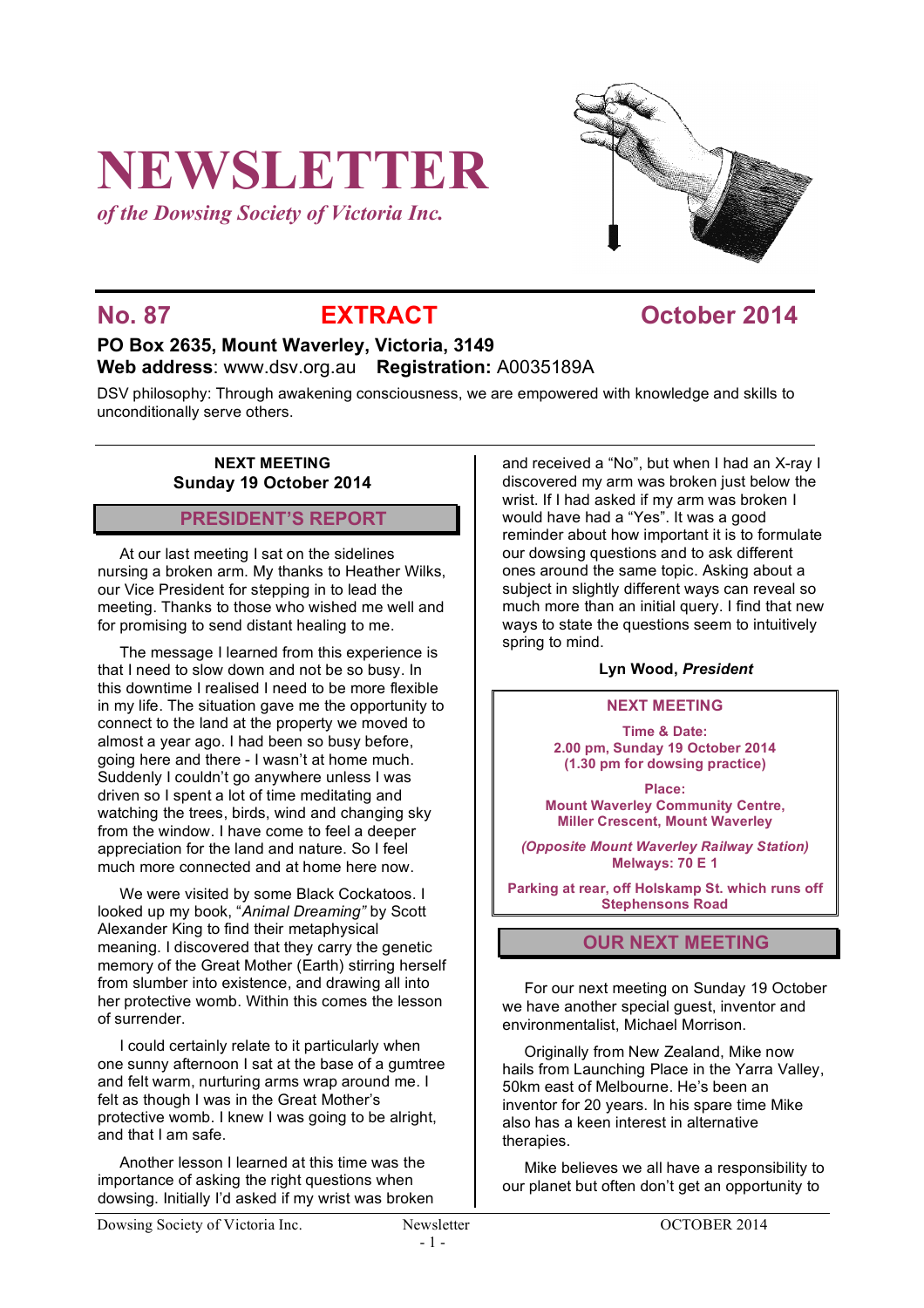readily contribute. After 10 years of dedicated investigation he has developed the *Earth Guarden* composter, a Bio Fuel system suitable for composting kitchen scraps. He has designed it with children in mind, to help educate them about environmental needs.

Mike's aim is to get people involved with stopping kitchen scraps going to landfill. This will reduce methane production in tips and reduce the amount of fuel needed to dispose of waste. It not only helps to extend the life of landfill areas, it can encourage production of huge quantities of high grade topsoil and empower people to grow high grade natural food. Mike has created a model that he believes can be adopted worldwide with far reaching benefits for humanity and the planet.

As part of his vision, Mike has developed the *Earth Guarden* as a fundraising project for schools. The *Earth Guarden Bio Fuel* composters come in a simple kit, a flat pack for easy transporting in a car. Mike will have some of his composters available for sale at the DSV when he presents to us on 19 October.

*Mike Morrison http://www.earthguarden.com*

#### **OUR LAST MEETING**

Erika Soul was very warmly received at out last meeting and clearly inspired many seasoned dowsers with some new thinking and suggestions.

She spoke about the influence of a number of dowsers including Tyhson Banighen, David & Erina Cowen and shared some wonderful details about what she'd learned from viewing Raymon Grace with Grandmaster David Harris on the DVD "*When Dowsing Meets Martial Arts",* available from Raymon's site.

Erika spoke about Phillip Smith's book, *"Walking Through Walls",* and about *"Memory in the Cells", a* book by Luis Angel Diaz which teaches about transforming physical, mental and emotional health and well-being.

Erika also shared her Ho'oponopono habit of treating water in cobalt blue glass bottles for an hour in the sun to cleanse memories.

*Full references are readily available directly from Erika's Soul of Rainbow Healings site: http://rainbowhealings.com/*



#### **ON THE POLARITY OF CATS**

*By Heather Willings. Reprinted from the Journal of the British Society of Dowsers, September 1992. (Thanks to the Dowsers Society of NSW.)*

Most people are of the opinion that cats enjoy negative vibrations. It is affirmed (in books, articles, lectures and BSI workshops) that a cat will happily settle in a spot that other animals shun, and will come to no harm there. Only this cat didn't agree.



## **Gently Does It Lyn Wood**

Phone: 0409 839 581 or 8759 3182 Email: lyn.wood@optusnet.com.au

· Crystal Heart Reiki/

· Property Dowsing

- · Reiki Workshops Sekh'm Healing
- · Blue Moon Aromatherapy
- Ear Candling
- · Oh! Naturale Skin & Haircare
- · Pendulum Workshops
- · Super Concentrates
	- household products

#### **CHANNELLED POEMS**

*More welcome contributions by Shahla Deeby, Life Member of the DSV.* 

#### Cosmic Selves

Our Cosmic Selves are joined together as one Of separation there is none Life on Earth is full of laughter and fun As the healing is already effectively done.

*28 February 2014*

#### We Are Family

I am here and you are there Yet your presence is found everywhere

I trust you can hear me calling To have your attention I am emploring

May it be immediate and swift I am grateful for this very special gift.

*28 January 2014*

*Shahla receives beautiful channelled poem lines like these frequently. Visitors to our meetings who enjoy a cup of afternoon tea will be familiar with the friendly face of our Shahla supervising the kitchen!* 

#### **YOUR DOWSING INSPIRATION**

*A message from your friendly Editor.*

It's time to share your stories with us please. All you need to do is send me an email outlining what happened and I'll be pleased to write up a little case study. Names and privacy will be respected of course and if you prefer total anonymity, it's OK.